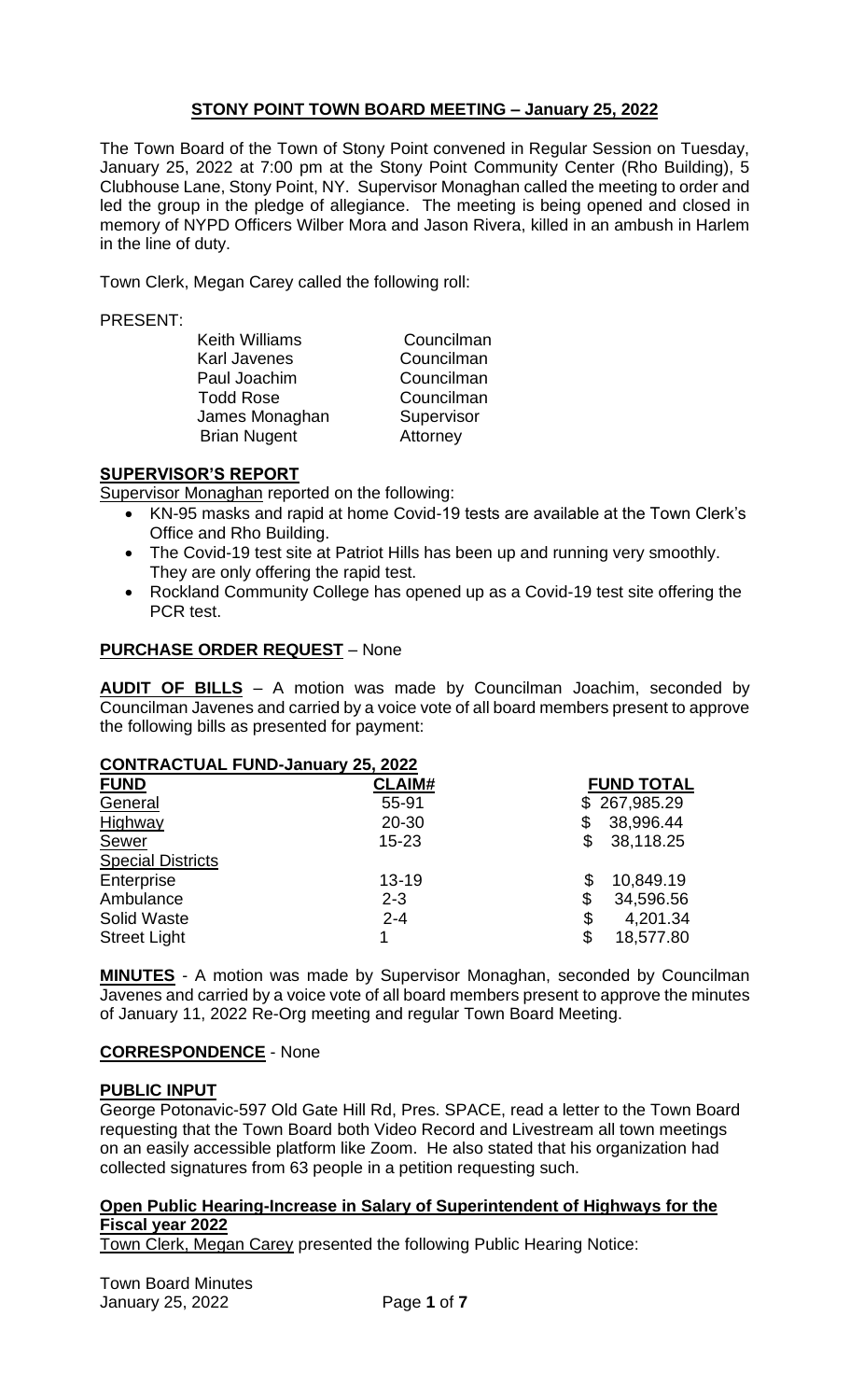#### **TOWN OF STONY POINT NOTICE OF PUBLIC HEARING**

**NOTICE IS HEREBY GIVEN** that a Public Hearing will be held by the Town Board of the Town of Stony Point, Rockland County, New York, on January 25, 2022 at 7:00 pm or soon thereafter at the Stony Point Community Center (Rho Building), 5 Clubhouse Lane, Stony Point, New York to consider a Local Law to increase the salary of the Town Highway Superintendent for the 2022 fiscal year.

The Town of Stony Point will make every effort to assure that the Public Hearing is accessible to persons with disabilities. Anyone requiring special assistance and/or accommodations should contact the Town Clerk.

Said Local Law will be made available for review in the Town Clerk's Office, 74 East Main St., Stony Point, New York and may be examined by any interested party from 8:30 am to 4:30 pm, Monday through Friday in advance of the meeting after January 25, 2022.

By Order of the Town Board dated January 12, 2022

# **ACTION**

At 7:15pm a motion was made by Supervisor Monaghan, seconded by Councilman Joachim and unanimously carried by a voice vote of those board members present to open the public hearing for the Increase in Salary of Superintendent of Highways for the Fiscal Year 2022.

#### **Public Input**

Kevin Maher- 130 Central Highway, spoke in favor of creating a Department of Public Works that would also control the Sewer Department.

#### **Close Public Hearing**

At 7:17pm a motion was made by Supervisor Monaghan, seconded by Councilman Joachim and unanimously carried by a voice vote of those board members present to close the public hearing for the increase in salary of Superintendent of Highways for the Fiscal Year 2022.

#### **Adopt Local Law**

A motion was made by Supervisor Monaghan, seconded by Councilman Williams and unanimously carried by a voice vote of those board members present to adopt the following local law:

> The following resolution was duly offered and seconded to wit:

#### **RESOLUTION 2022/5**

#### **RESOLUTION TO ADOPT A LOCAL LAW INCREASING THE SALARY OF HIGHWAY SUPERINTENDENT FOR 2022 FISCAL YEAR**

**WHEREAS**, the Town Board of the Town of Stony Point, New York ("Town Board") from time to time reviews its laws, rules and regulations to be certain the same are consistent with all current lawful practices as well as best practices to protect the health, safety and welfare of Town residents; and

**WHEREAS**, the Town Board desires to adopt a Local Law regarding increasing salary of Town Highway Superintendent for the 2022 fiscal year; and

**WHEREAS**, upon notice duly published and posted, a Public Hearing was held on said Local Law on January 25, 2022, wherein public discussion was heard concerning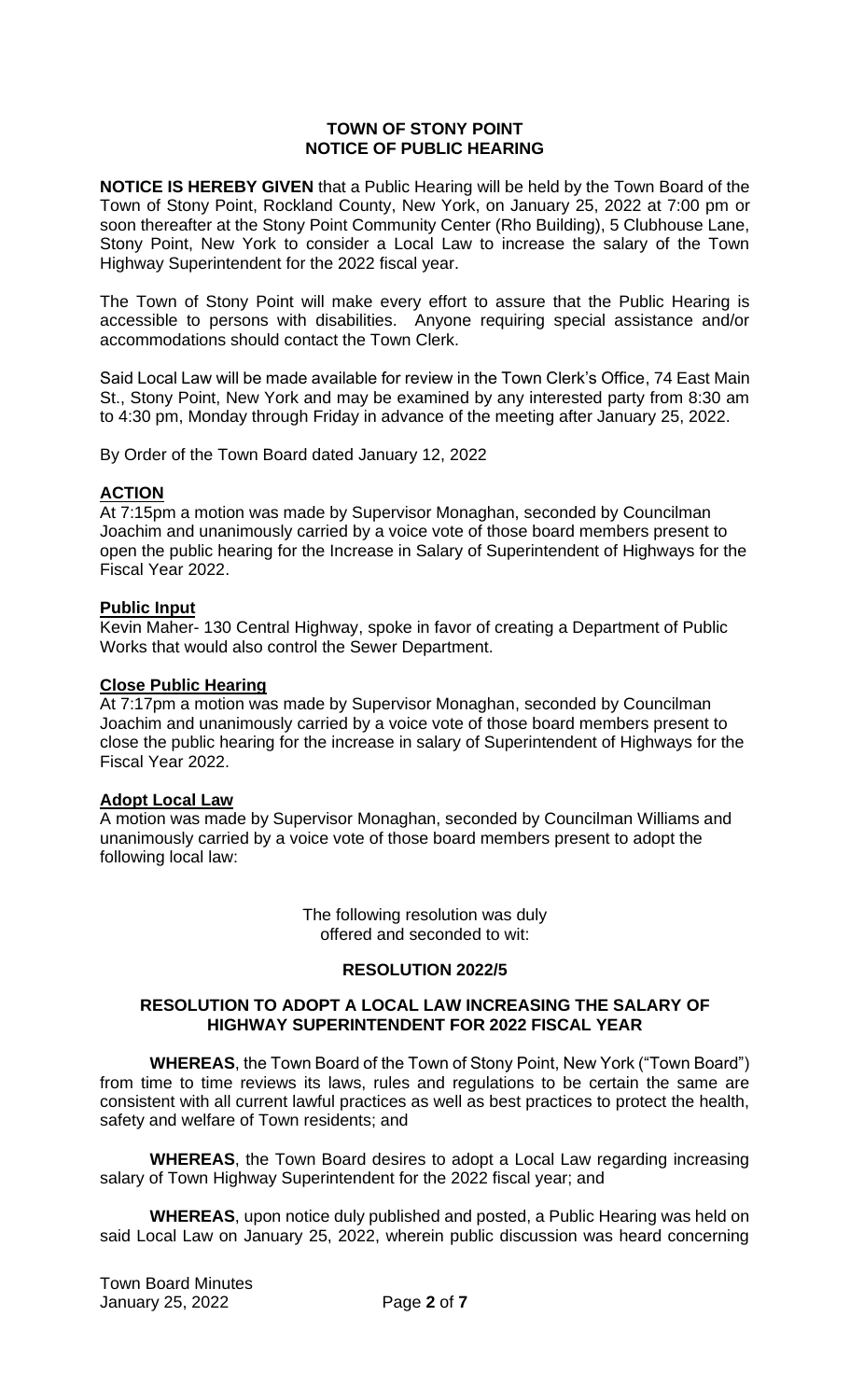the merits of said Local Law and after hearing from all those present wishing to speak and acknowledging that no written comments had been received, the Town Board declared the public hearing closed.

**NOW, THEREFORE, BE IT RESOLVED** by the Town Board as follows:

- Section 1. All "WHEREAS" paragraphs are incorporated herein by reference as though set forth in full.
- Section 2. The Town Board hereby adopts a Local Law entitled, **"**LOCAL LAW INTRODUCTORY NO. 1 of 2022 INCREASING THE SALARY OF HIGHWAY SUPERINTENDENT FOR 2022 FISCAL YEAR as attached hereto as Schedule "A" be and hereby is adopted as Local Law No. 1 of 2022 of the Town of Stony Point on January 25, 2022.
- Section 3. The Town Clerk is hereby directed to enter said Local Law into the minutes of this meeting and in the Local Law book of the Town of Stony Point, and to give due notice of the adoption of said Local Law by filing the Local Law in the Office of the Secretary of State in the State of New York.
- Section 4. The local law adopted by this Resolution is subject to permissive referendum pursuant to New York State Municipal Home Rule Law § 24 and as set forth in Section 6 of such local law and shall be effective in accordance with the provisions of Section 6 of such local law.

# **TOWN OF STONY POINT**

# **LOCAL LAW NO. 1 OF 2022**

#### **A LOCAL LAW INCREASING THE SALARY OF HIGHWAY SUPERINTENDENT FOR 2022 FISCAL YEAR**

BE IT ENACTED by the Town Board of the Town of Stony Point, Rockland County, New York ("Town Board") as follows:

**Section 1.** Purpose and Intent.

It is the intent of this Local Law to increase the salary of the Town Highway Superintendent of the Town of Stony Point for the 2022 Fiscal Year. Upon publication of the Public Hearing Notice for the Preliminary Budget, the salaries stated in such notice may only be increased by enactment of a local law subject to permissive referendum and the Town Board desires to increase the salary of the Town Highway Superintendent.

# **Section 2**. Authority.

This Local Law is adopted pursuant to the provisions of New York State Town Law § 27 and Municipal Home Rule Law §§ 10 and 24. Specifically, Town Law § 27 authorizes the Town Board to increase the salary of certain elected officials of the Town, including the Highway Superintendent, to an amount in excess of the amount specified in the notice of public hearing on the preliminary budget for not more than one fiscal year by the adoption of a Local Law pursuant to Municipal Home Rule Law

# **Section 3. Salary Increase for the Town Highway Superintendent**

The salary of the Town Highway Superintendent is hereby increased from \$92,777.00, the amount which was specified in the notice of hearing on the preliminary budget of the Town for the year 2022, to a maximum of \$120,000.00 for the Town's fiscal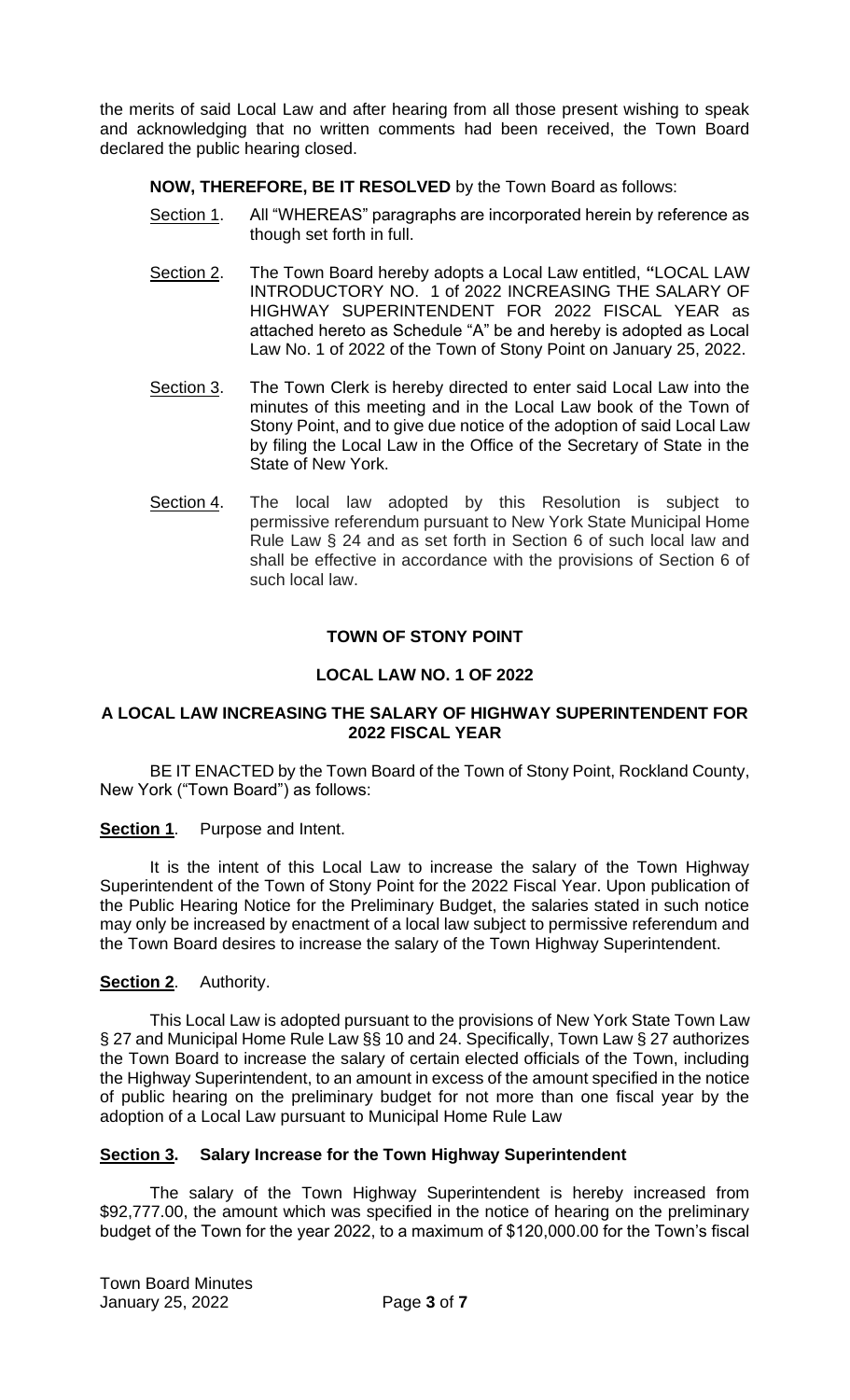year which begins on January 1, 2022. This increase shall be for a one fiscal year in accordance with the provisions of New York State Town Law § 27

# **Section 4. State Environmental Quality Review Act**

Pursuant to 6 NYCRR 617.5(c)(26) and (33), this Local Law is classified as a Type II Action as it involves the adoption of regulations, policies, procedures and local legislative decisions in connection with routine or continuing agency administration and management, not including new programs or major reordering of priorities that may affect the environment.

# **Section 5. Severability.**

If any clause, sentence, paragraph, word, section or other part of this Local Law, or the application thereof to any person, entity, or circumstance, shall be determined by any court or tribunal of competent jurisdiction to be unconstitutional, illegal, invalid or unenforceable, such determination shall not affect, impair or invalidate the remaining provisions of this Local Law or the application thereof, but shall be confined in its operation to the clause, sentence, paragraph, word, section or other part thereof directly involved in the controversy in which such determination shall have been rendered and the remaining provisions of this Local Law shall not be impaired thereby and such determination. The Town Board of the Town of Stony Point hereby declares that it would have passed this Local Law or the remaining provisions thereof had such invalid provision or the application thereof been apparent at the time of enactment.

# **Section 6. Effective Date and Permissive Referendum.**

This Local Law shall be subject to permissive referendum and thus shall not take effect and shall not be filed with the Secretary of State until at least forty-five (45) days after the adoption of this local law or until such local law is approved by the affirmative vote of a majority of the qualified electors of the local government, whichever occurs later. No permissive referendum shall be required unless within forty-five (45) days after its adoption there be filed with the clerk a petition protesting against such local law, signed and authenticated as herein required by qualified electors of such local government, registered to vote therein at the last preceding general election, in number equal to at least ten per centum of the total number of votes cast for governor at the last gubernatorial election in such local government. In the event that this law becomes effective, without or without a referendum, after January 1, 2022, upon such effectiveness of this local law, the pay increase shall be deemed to be effective as of February 1, 2022.

# **Appoint Police Candidate-Temporary Full Time**

A motion was made by Supervisor Monaghan, seconded by Councilman Williams and carried by a voice vote of all board members present to appoint Kaitlyn Guttenberger to position of full-time temporary police officer commencing February 7, 2022.

Chief Finn presented Police Officer Guttenberger with her badge.

Town Clerk, Megan Carey administered the Oath of Office.

#### **Confer the Responsibility for the Parks Department/Buildings and Grounds upon the Town Superintendent of Highways**

A motion was made by Supervisor Monaghan, seconded by Councilman Joachim and carried by a voice vote of all board members present to adopt the following resolution:

> The following resolution was duly offered and seconded to wit:

#### **RESOLUTION 2022/6**

Town Board Minutes January 25, 2022 Page **4** of **7**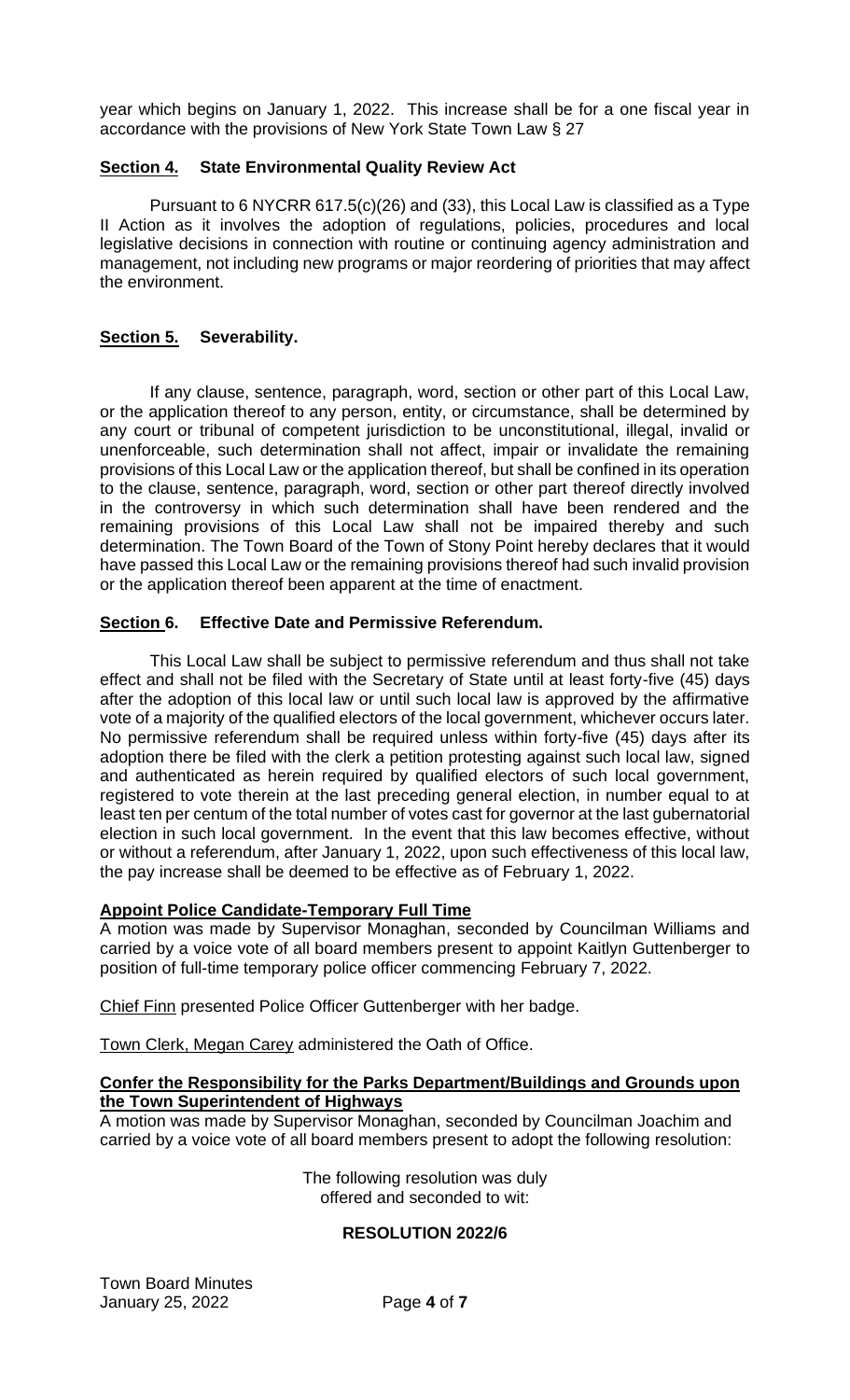#### **RESOLUTION TO CONFER RESPONSIBILITY FOR SUPERVISION OF THE TOWN'S PARKS DEPARTMENT**

**WHEREAS**, the Town of Stony Point ("Town") maintains a Highway Department supervised by the Superintendent of Highways as well as a Parks Department that is separately supervised; and

**WHEREAS**, the Town Board desires to confer the responsibility for the supervision of the Parks Department upon the Town Superintendent of Highways; and

**WHEREAS**, the Town desires to ensure that any such duties imposed on the Town Superintendent of Highways are consistent with law.

#### **NOW THEREFORE BE IT RESOLVED** that:

- Section 1. The above "WHEREAS" clauses are incorporated herein by reference.
- Section 2. The Town Board hereby confers the responsibility for the supervision of the Town's Parks Department upon the Town Superintendent of Highways.
- Section 3. The Town Board hereby determines that such assignment of responsibility is consistent with authority conferred upon the Town Board pursuant to Town Law § 32.
- Section 4. The Town Board hereby authorizes the Town Supervisor and the Town Highway Superintendent to take any all steps necessary to carry out the provisions of this Resolution, including any and all administrative changes that may be required as a result of this Resolution.
- Section 5. Notwithstanding the assignment of responsibilities to the Superintendent of Highways, the Town Board directs that any expenses incurred in performing any Parks Department related duties, including maintenance of the Parks, shall be charged to the appropriate general fund accounts as the Highway fund is properly chargeable only for expenses attributable to the Highway Department Personnel and Equipment and in connection with those functions within the contemplation of New York State Highway Law § 141.
- Section 6. The Town Supervisor and any Town official, employee or consultant as directed by the Town Supervisor is hereby authorized to take any and all actions necessary to carry out the provisions of this Resolution.
- Section 7. This Resolution shall be effective immediately.

#### **Accept Resignation of Superintendent of Highways**

A motion was made by Supervisor Monaghan, seconded by Councilman Joachim and carried by a voice vote of all board members present to accept the resignation of Larry Brissing, Superintendent of Highways effective January 28, 2022.

# **Accept Resignation of Town Council**

A motion was made by Supervisor Monaghan, seconded by Councilman Joachim and carried by a voice vote of all board members present to accept the resignation of Karl Javenes, Town Council effective January 28, 2022.

# **Appoint Superintendent of Highways**

Town Board Minutes January 25, 2022 Page **5** of **7**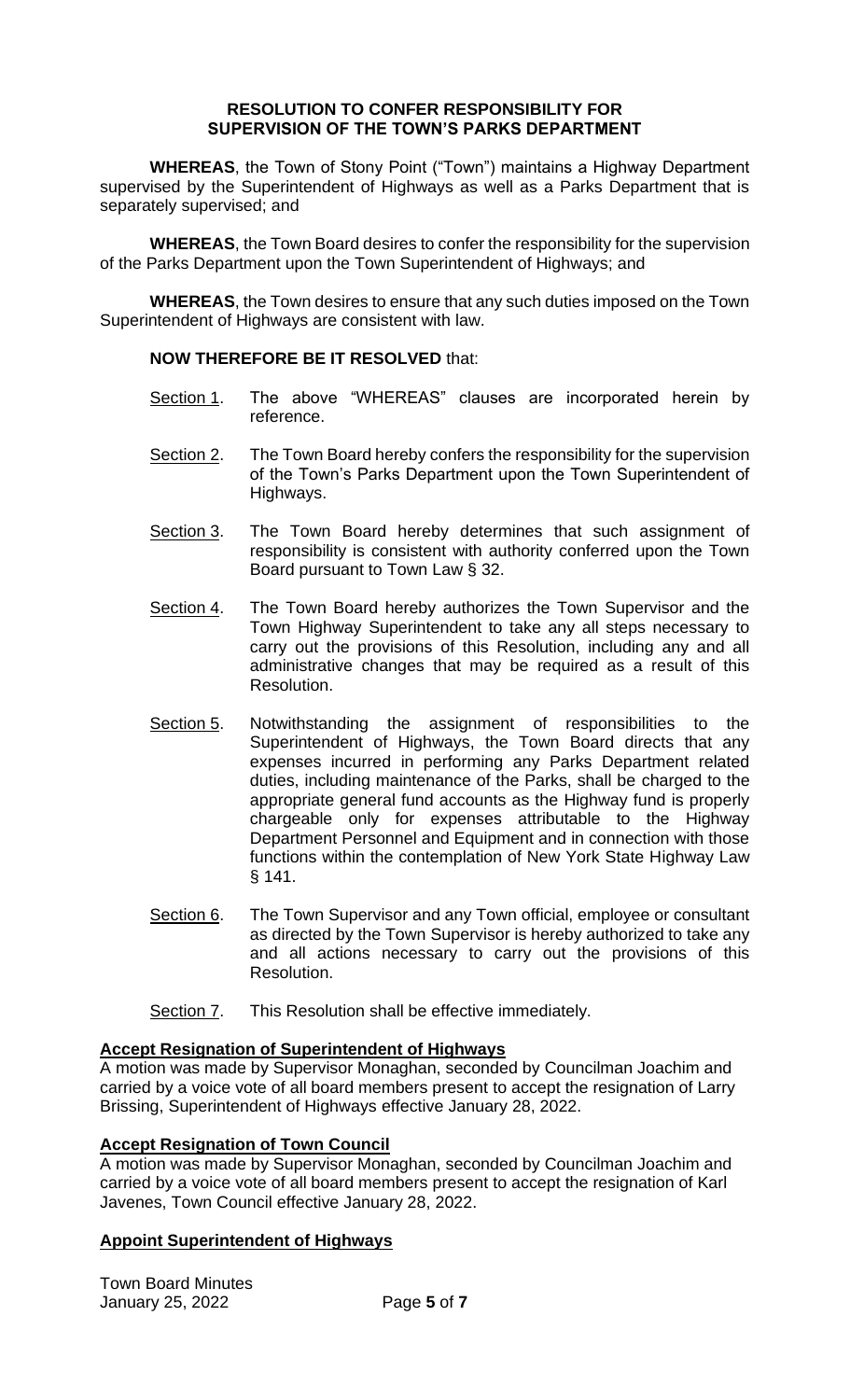A motion was made by Supervisor Monaghan, seconded by Councilman Joachim and carried by a voice vote of all board members present to appoint Karl Javenes to the position of Superintendent of Highways effective January 29, 2022.

# **Appoint Town Councilman**

A motion was made by Supervisor Monaghan, seconded by Councilman Joachim and carried by a voice vote of all board members present to appoint Michael Puccio to Town Council effective January 29, 2022.

#### **Authorize the Issuance of Request for Proposals for entities to operate the Clubhouse and Grill Room at Patriot Hills Golf Course**

A motion was made by Supervisor Monaghan, seconded by Councilman Williams and carried by a voice vote of all board members present to authorize the issuance of a Requests for Proposals for entities to operate the Clubhouse and Grill Room at Patriot Hills Golf Course.

#### **Approve/Authorize Paul Joachim and Todd Rose as Signers on Sterling Bank Accounts**

A motion was made by Supervisor Monaghan, seconded by Councilman Javenes and carried by a voice vote of all board members present to approve and authorize Paul Joachim and Todd Rose as Signers on Sterling Bank Accounts.

# **Approve Hosting and Maintenance for Town Website**

A motion was made by Supervisor Monaghan, seconded by Councilman Javenes and carried by a voice vote of all board members present to approve the hosting and maintenance of the Towns website.

# **Approve Surplus of Golf Course Equipment**

A motion was made by Supervisor Monaghan, seconded by Councilman Williams and carried by a voice vote of all board members present to surplus the following equipment:

- 2002 Toro Groundmaster 228D Rough Mower
- 2003 John Deere Triplex Mower
- 2002 Toro 1100 Utility Cart
- 2002 Toro 1100 Utility Cart

# **Authorize Town Clerk to go out for Bid for Plant Protectants & Fertilizers**

A motion was made by Supervisor Monaghan, seconded by Councilman Joachim and carried by a voice vote of all board members present to authorize the Town Clerk to go out for bid for Plant Protectants & Fertilizers for Golf Course Maintenance.

# **Authorize Town Clerk to go out for Bid for Senior Bus Transportation**

A motion was made by Supervisor Monaghan, seconded by Councilman Javenes and carried by a voice vote of all board members present to authorize the Town Clerk to go out for bid for Senior Bus Transportation.

#### **Authorize Town Clerk to go out for Bid for Installation of the UV System-Wastewater Treatment Plant**

A motion was made by Supervisor Monaghan, seconded by Councilman Javenes and carried by a voice vote of all board members present to authorize the Town Clerk to go out for bid for Installation of the UV System for the Wastewater Treatment Plant.

# **EXECUTIVE SESSION**

At 7:27 pm a motion was made by Supervisor Monaghan, seconded by Councilman Javenes and unanimously carried by a voice vote of all board members present to adjourn into executive session to discuss finances with a company who is interested in doing business with the town.